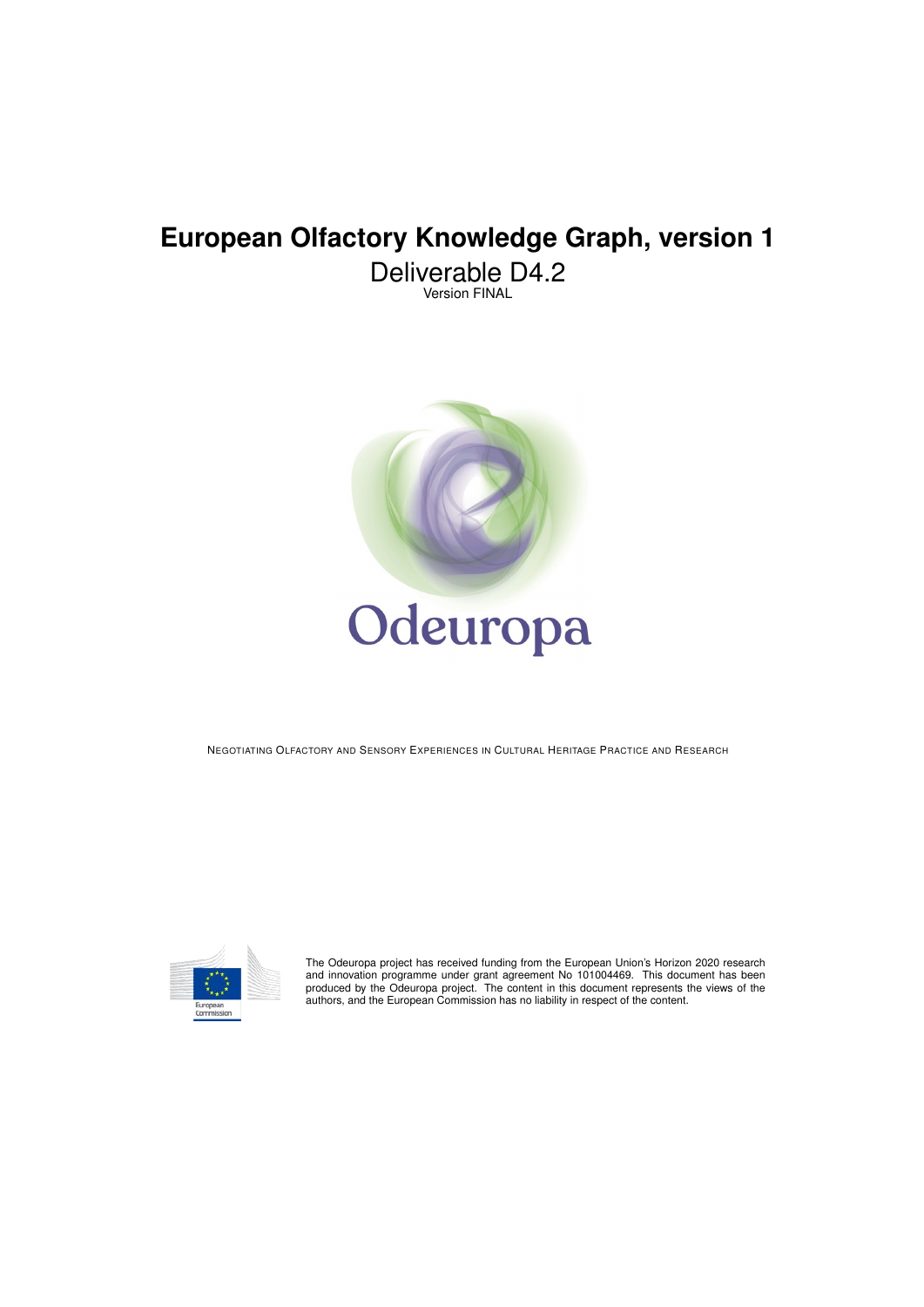| <b>Grant Agreement No.</b>                                                                               | 101004469                                   |  |  |  |  |
|----------------------------------------------------------------------------------------------------------|---------------------------------------------|--|--|--|--|
| <b>Project Acronym</b>                                                                                   | <b>ODEUROPA</b>                             |  |  |  |  |
| <b>Project full title</b>                                                                                | Negotiating Olfactory and Sensory Experi-   |  |  |  |  |
|                                                                                                          | ences in Cultural Heritage Practice and Re- |  |  |  |  |
|                                                                                                          | search                                      |  |  |  |  |
| <b>Funding Scheme</b>                                                                                    | H2020-SC6-TRANSFORMATIONS-2020              |  |  |  |  |
| <b>Project website</b>                                                                                   | http://odeuropa.eu/                         |  |  |  |  |
|                                                                                                          | Prof. Dr. Inger Leemans                     |  |  |  |  |
| <b>Project Coordinator</b>                                                                               | <b>KNAW Humanities Cluster</b>              |  |  |  |  |
|                                                                                                          | Email: inger.leemans@huc.knaw.nl            |  |  |  |  |
| <b>Document Number</b>                                                                                   | Deliverable D4.2                            |  |  |  |  |
| <b>Status &amp; version</b>                                                                              | <b>FINAL</b>                                |  |  |  |  |
| <b>Contractual date of delivery</b>                                                                      | December 2021                               |  |  |  |  |
| Date of delivery                                                                                         | December 2021                               |  |  |  |  |
| <b>Type</b>                                                                                              | Other                                       |  |  |  |  |
| <b>Security (distribution level)</b>                                                                     | Public                                      |  |  |  |  |
| <b>Number of pages</b>                                                                                   | 12                                          |  |  |  |  |
| WP contributing to the deliverable                                                                       | WP4                                         |  |  |  |  |
| <b>WP responsible</b>                                                                                    | WP4                                         |  |  |  |  |
| <b>EC Project Officer</b><br>Hinano Spreafico                                                            |                                             |  |  |  |  |
| Authors: Pasquale Lisena, <sup>1</sup> Raphael Troncy, <sup>1</sup> Thibault Ehrhart <sup>1</sup>        |                                             |  |  |  |  |
| Internal reviewers: Inna Novalija, <sup>2</sup> Stefano Menini, <sup>3</sup> Daniel Schwabe <sup>2</sup> |                                             |  |  |  |  |
| Affiliations: (1) EUR, (2) JSI, (3) FBK                                                                  |                                             |  |  |  |  |
| Keywords: Knowledge Graph, Linked Data, SPARQL, GraphDB                                                  |                                             |  |  |  |  |
| Abstract: This document introduces the first version of the European Olfactory Knowledge Graph           |                                             |  |  |  |  |
| (EOKG). While this is intrinsically a resource, we are presenting in this document the first data        |                                             |  |  |  |  |
| that has been loaded as well as the required infrastructure                                              |                                             |  |  |  |  |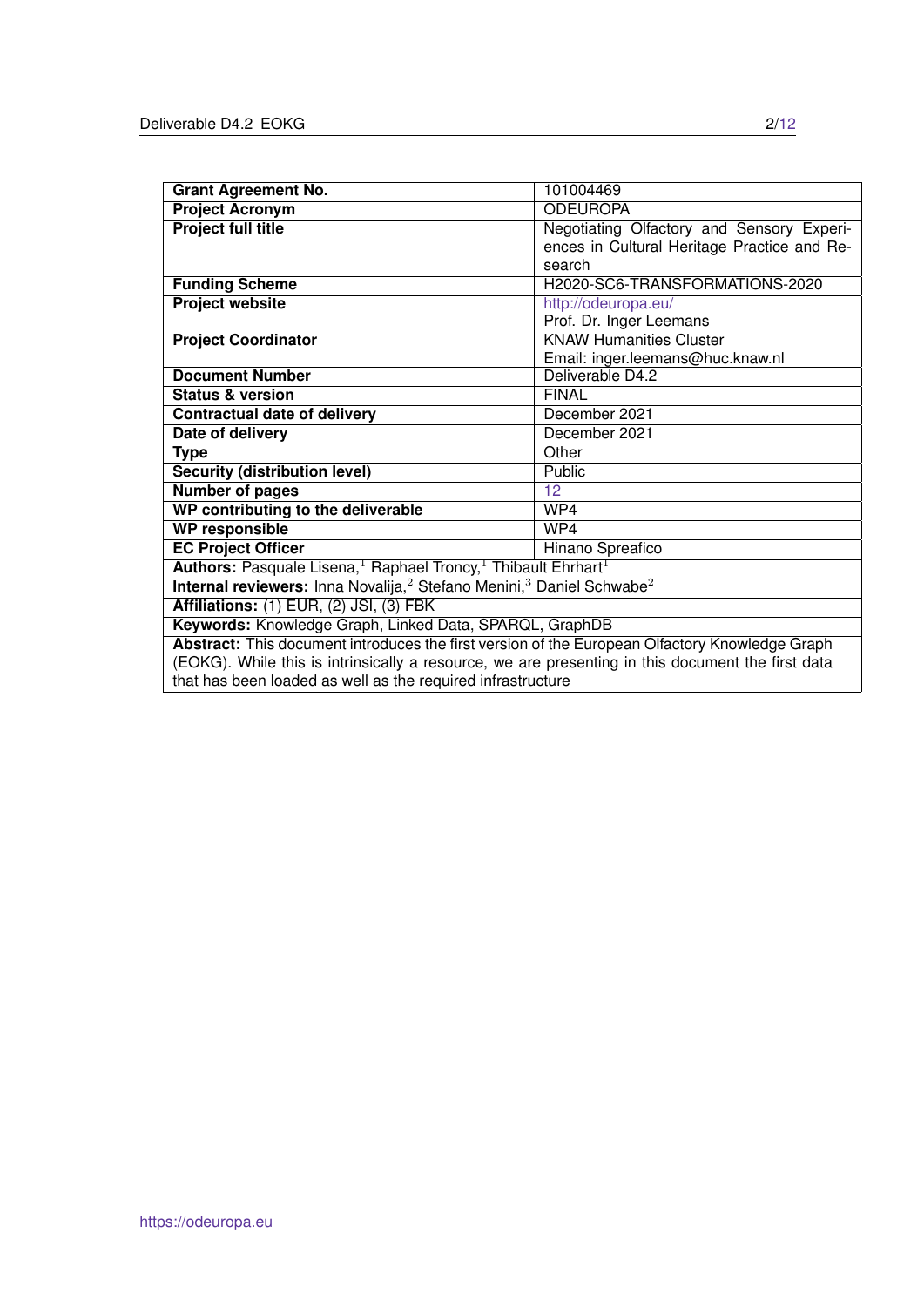# <span id="page-2-0"></span>**Table of Revisions**

| <b>Version</b> | Date             | Description and reason                         | Bv              | <b>Affected sections</b> |
|----------------|------------------|------------------------------------------------|-----------------|--------------------------|
| 0.1            | 10 December 2021 | First draft                                    | Pasquale Lisena | All                      |
| 0.2            | 16 December 2021 | Improvement after internal review              | Pasquale Lisena | all                      |
| 0.3            | 23 December 2021 | Proof Reading                                  | Raphael Troncy  | all                      |
| 1.0            | 27 December 2021 | Final check and approval by project<br>manager | Marieke van Erp |                          |

## **Executive Summary**

This document presents the first version of the European olfactory Knowledge Graph (EOKG). The work carried out for this deliverable consists of an engineering effort for setting up the technological support for the EOKG. In addition, we converted the data coming from the text annotation campaign carried out as par of WP3 into the RDF format following the Odeuropa ontology, including also some preliminary interlinking efforts. The results of this deliverable are tied with those of D4.1 (*Ontology and Vocabularies for Olfactory Information*), which offers the data structure to be used for the EOKG.

This document offers a list of pointers and descriptions related to:

- The Knowledge Graph (KG) infrastructure, that includes a GraphDB database, a SKOS-MOS instance, a Web API and a repository containing dumps and scripts;
- The first data uploaded in the triple store, coming from the annotation of textual resources.

The EOKG will continue to be populated until the end of the Odeuropa project. In particular, an update of this document and of the related resources is foreseen at M30 and will be presented in Deliverable D4.3.

### **List of Acronyms**

**AI.** Artificial Intelligence **API.** Application Programming Interface **CQ.** Competency Questions **EOKG.** European Olfactory Knowledge Graph **JSON.** JavaScript Object Notation **KG.** Knowledge Graph **RDF.** Resource Description Framework **SKOS.** Simple Knowledge Organization System **SPARQL.** SPARQL Protocol and RDF Query Language **UI.** User Interface **URI.** Uniform Resource Identifier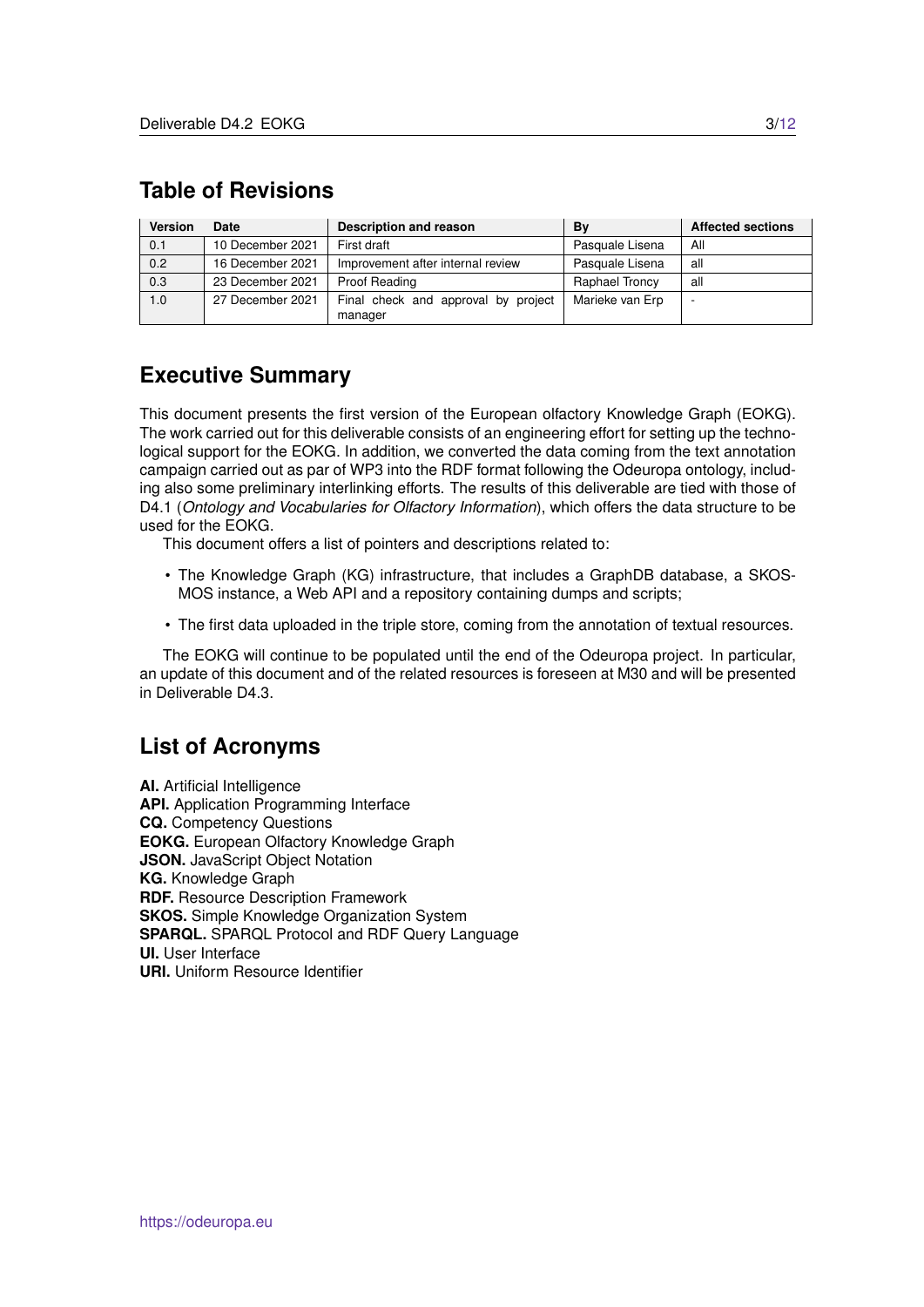# **Contents**

|   | <b>Table of Revisions</b>        | 3  |
|---|----------------------------------|----|
| 1 | <b>Introduction</b>              | 5  |
|   | 2 The GraphDB triplestore        | 6  |
|   | 3 SKOSMOS and RESTful API        | 6  |
|   | 4 The knowledge-graph repository | 9  |
|   | 5 Initial data in the EOKG       | 10 |
|   | <b>6</b> Conclusion              | 11 |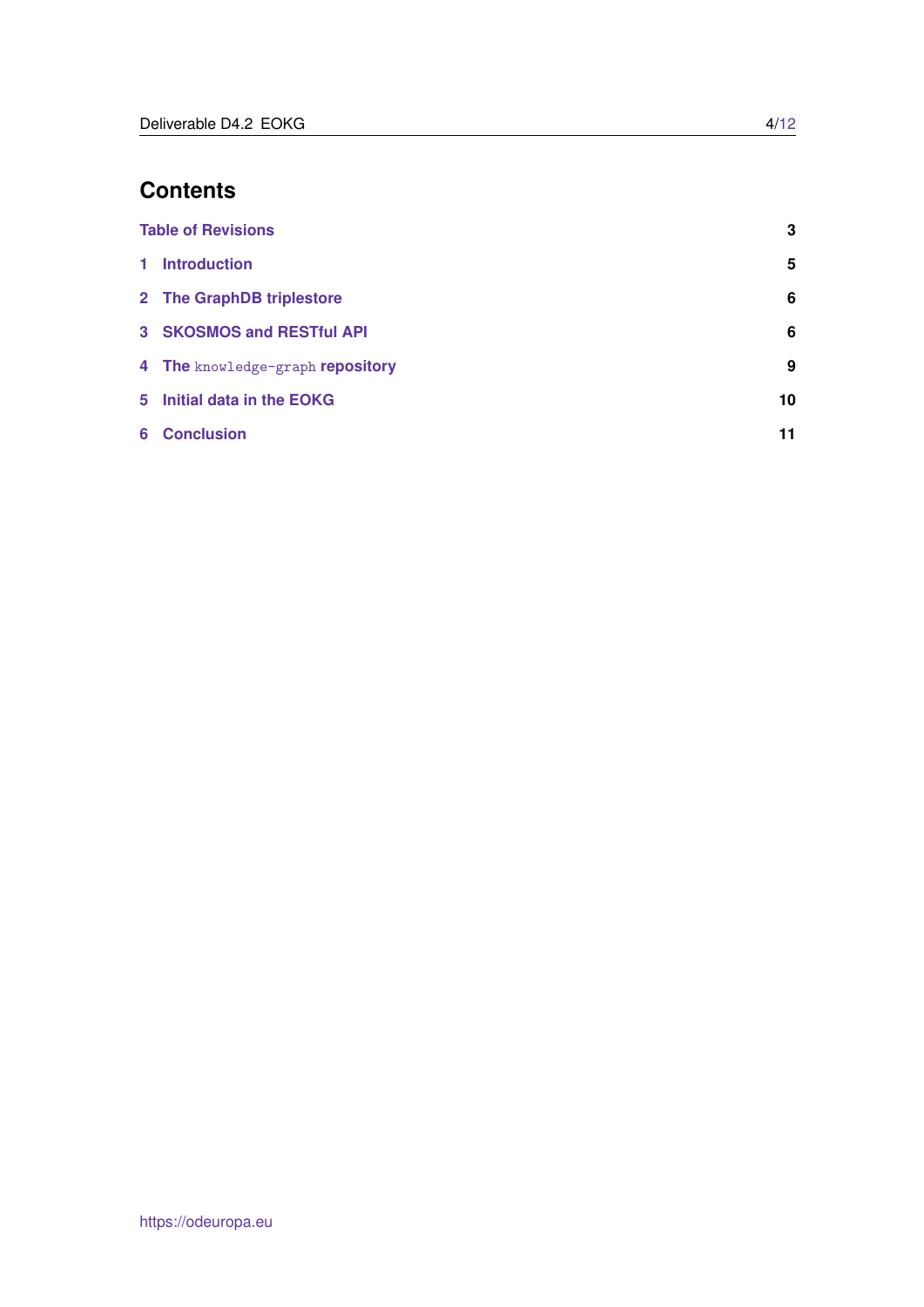#### <span id="page-4-0"></span>**1 Introduction**

Previous work has shown that Knowledge Graphs (KG) are suitable to represent and exploit the domain information in fields such as cultural heritage [\[Isaac and Haslhofer, 2013,](#page-11-1) [Carriero et al.,](#page-10-1) [2019\]](#page-10-1), history [\[Koho et al., 2021\]](#page-11-2), and art [\[Achichi et al., 2018,](#page-10-2) [Dijkshoorn et al., 2018\]](#page-10-3). The graph paradigm ensures at the same time explicit semantics<sup>[1](#page-4-1)</sup> and a high expressiveness granted by a dynamic data structure.

Knowledge Graphs, in combination with other Semantic Web technologies, provide methods and standards for integrating different data sources, promoting the re-use of resources through shared identifiers (URIs) and the interlinking with other datasets in the Web of Data. In this way, information about the chemical composition of a smell, the structured description of its perception by a person, data about the odorant object or place, and the contextual spatio-temporal information can cohabit in the same graph. In addition, it enables advanced use of domain knowledge, e.g. in smart search, reasoning and AI applications.

For this reason, the Odeuropa project envisions the realisation of a large KG collecting olfactoryrelated data from different sources. To do so, the design of a suitable representation model was presented in D4.1, relying upon and extending existing ontologies and introducing classes and relations specific to olfactory and perception in general. In addition, specialised vocabularies in machine-readable formats have been created, in which each term can group cross-language synonyms and has explicit logical relationships with other terms – e.g. a *neroli scent* can be part of the *fruity scent* family, and was historically believed to help *combat the plague*.

Such a KG can support the digital preservation of our olfactory heritage, organise the sparse information, capture the involved logical relationships, and enable their access, search, and reuse. In addition, the KG can provide specialised knowledge to feed AI applications, leveraging the data to automatically group similar odours, infer the dominant olfactory features of a particular time period or a place, answer smell-related questions, and improve the search of olfactory references in texts and images [\[Lisena et al., 2021\]](#page-11-3).

This document presents the first version of the European Olfactory Knowledge Graph (EOKG), a graph of smell-related information coming from text and images from all Europe. The information in the EOKG is represented following the Odeuropa Data Model presented in the Deliverable D4.1. In particular, both the ontology expressed in OWL and the vocabularies expressed in SKOS are part of the RDF graph.

The EOKG infrastructure is made up of:

- a GraphDB triple store, described in Section [2;](#page-5-0)
- a SKOSMOS instance, described in Section [3;](#page-5-1)
- a Web API for vocabularies, described in Section [3;](#page-5-1)
- the knowledge-graph repository, containing all code and instructions for setting up the infrastructure, as well as the data dumps, described in Section [4.](#page-8-0)

In Section [5](#page-9-0) we discuss the first data uploaded in the EOKG.

Figure [1](#page-5-2) gives a general overview of the infrastructure. The repository includes the scripts for setting up the triplestore. Moreover, it contains the code (converters) for parsing the output of WP2 (image processing) and WP3 (text processing) into RDF format according to the Odeuropa Data model. SKOSMOS and the API sit in front of the triplestore, querying it when required.

To keep the infrastructure setup simple and replicable, we largely rely on Docker<sup>[2](#page-4-2)</sup> images, creating a container for each required software component.

<span id="page-4-1"></span><sup>1</sup>Classes and relations in a KG are formally defined and conceptualised in machine-readable schemas called *ontologies*.

<span id="page-4-2"></span><sup>2</sup><https://www.docker.com/>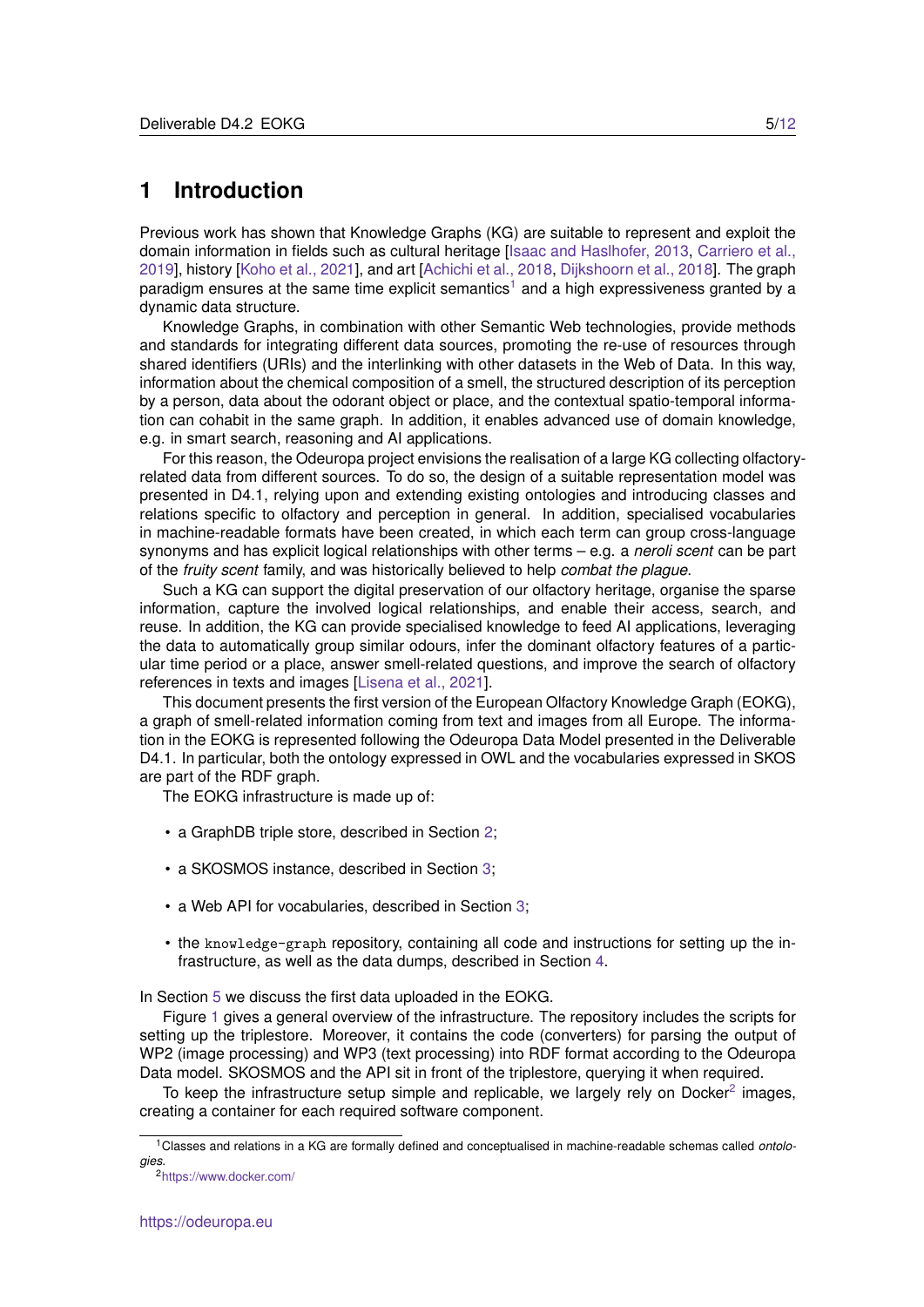

<span id="page-5-2"></span>Figure 1: The EOKG infrastructure

## <span id="page-5-0"></span>**2 The GraphDB triplestore**

The first version of the EOKG is hosted on a GraphDB instance on EURECOM servers, accessible at [http://data.odeuropa.eu/.](http://data.odeuropa.eu/)

We chose GraphDB<sup>[3](#page-5-3)</sup> [Güting, 1994], one of the most popular graph databases available on the market, for the following reasons:

- it offers a free-to-use solution providing all the features required for the project purposes;
- it supports RDF\* [\[Hartig, 2019\]](#page-10-5), which we intend to use in the data model (see D4.1);
- it exposes a web server which can be used for exploring/querying the database and dereferencing URIs;
- it provides a few nice visual interfaces for aggregated data.

All data are accessible through the SPARQL endpoint, exposed in the UI at [http://data.odeuropa](http://data.odeuropa.eu/sparql). [eu/sparql](http://data.odeuropa.eu/sparql) (Figure [2\)](#page-6-0) and via client API accepting SPARQL queries at [http://data.odeuropa.eu/](http://data.odeuropa.eu/repositories/odeuropa) [repositories/odeuropa.](http://data.odeuropa.eu/repositories/odeuropa) The endpoint can provide data in different formats, including JSON, XML, CSV and TSV.

URI dereferencing was put in place using internal URI rewriting functions based on the ProxyPass feature of the Apache Server. The GraphDB front-end was customised to appropriately respond to the requested URI with the list of its incoming and outcoming properties.

For example, it is possible to see dereferencing at work by navigating with a browser to [http://data.odeuropa.eu/vocabulary/olfactory-objects/269,](http://data.odeuropa.eu/vocabulary/olfactory-objects/269) representing the *Incense* concept in the Olfactory Object vocabulary (Figure [3\)](#page-6-1). Additionally, an interactive visualisation of the graph can be triggered from each entity, enabling to click and expand the graph iteratively, as shown in Figure [4.](#page-7-0)

### <span id="page-5-1"></span>**3 SKOSMOS and RESTful API**

In addition to the main triple store, two other services can be used to access Odeuropa data: 1) a vocabulary visualiser based on SKOSMOS and 2) a vocabulary API.

The vocabulary visualiser based on SKOSMOS [\[Suominen et al., 2015\]](#page-11-4) is exposed at [http:](http://vocab.odeuropa.eu/) [//vocab.odeuropa.eu/.](http://vocab.odeuropa.eu/) This tool enables to browse the vocabularies in one of the supported languages, showing labels, relationships, matches with external datasets such as ICONCLASS.

An example is shown in Figure [5.](#page-8-1) On the right-hand side, the detail about the *Incense Burner* concept is shown, displaying the concept's definition, labels in various languages, categories it belongs to (*smell source* and *artifact*), links to the related concept (*Incense*), and the link to the related ICONCLASS entity. On the left-hand side, it is possible to browse the vocabulary using

<span id="page-5-3"></span><sup>3</sup><https://graphdb.ontotext.com/>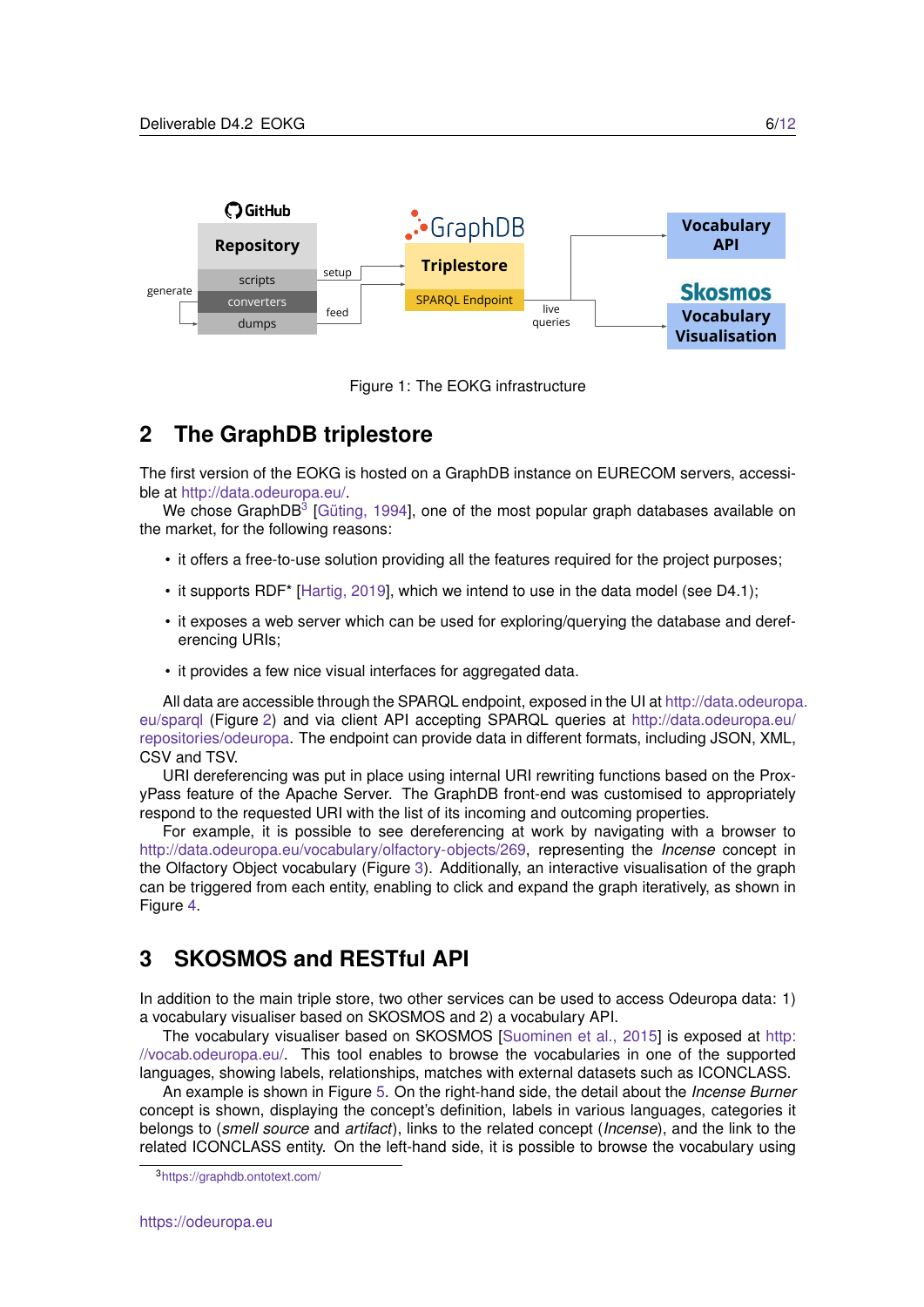| $\cdot$ GraphDB    | FREE         | Q<br>$F$ odeuropa $\vee$<br><b>SPARQL Query &amp; Update ©</b><br><b>Editor and results</b><br>Editor only                                  | $\oslash$ admin $\vee$<br>m<br>Results only |
|--------------------|--------------|---------------------------------------------------------------------------------------------------------------------------------------------|---------------------------------------------|
| (4)<br>Import      | $\checkmark$ | Unnamed X<br>$\oplus$                                                                                                                       |                                             |
| 671<br>Explore     | $\checkmark$ | SELECT * WHERE {<br>v1<br>?s ?p <http: 227="" data.odeuropa.eu="" olfactory-objects="" vocabulary=""><br/><math>\overline{2}</math></http:> | 冏                                           |
| SPARQL             |              | $\overline{3}$<br>ł                                                                                                                         |                                             |
| Monitor<br>网       | $\checkmark$ |                                                                                                                                             | P                                           |
|                    |              |                                                                                                                                             | $\gg$                                       |
| {O} Setup          | $\checkmark$ |                                                                                                                                             | ൿ                                           |
| ?<br>Help          | $\checkmark$ |                                                                                                                                             | Run<br>keyboard shortcuts                   |
|                    |              | Table<br>Raw Response<br><b>Pivot Table</b><br>Google Chart                                                                                 | Download as                                 |
|                    |              | /\ Showing results from 1 to 10 of 10. Query took 0.1s, on 2<br>Filter query results                                                        | <b>JSON</b>                                 |
|                    |              |                                                                                                                                             | JSON*                                       |
|                    |              | ÷<br>s<br>p                                                                                                                                 | <b>XML</b>                                  |
|                    |              | voc:olfactory-objects/122<br>skos:related                                                                                                   | XML*                                        |
|                    |              | voc:olfactory-objects/151<br>$\overline{2}$<br>skos:related                                                                                 | <b>CSV</b>                                  |
| data.odeuropa.eu/# |              | 3 voc:olfactory-objects/39<br>skos:related                                                                                                  | <b>TSV</b>                                  |

<span id="page-6-0"></span>Figure 2: The SPARQL endpoint of [data.odeuropa.eu,](data.odeuropa.eu) showing query results and offering the download of results in several formats

| $\cdot$ GraphDB                     | FREE         |   | 2690                      |                                                                  |        |                 |                   |                                                                                                      |   |                               |                         | $F$ odeuropa $\vee$   | $\oslash$ admin $\vee$ |
|-------------------------------------|--------------|---|---------------------------|------------------------------------------------------------------|--------|-----------------|-------------------|------------------------------------------------------------------------------------------------------|---|-------------------------------|-------------------------|-----------------------|------------------------|
| Import                              | $\checkmark$ |   |                           | Source: http://data.odeuropa.eu/vocabulary/olfactory-objects/269 |        |                 |                   |                                                                                                      |   |                               |                         |                       |                        |
| ଫ<br>Explore                        | $\vee$       |   | subject                   | predicate                                                        | object | context         | all               |                                                                                                      |   | Explicit only<br>$\check{~}$  | <b>Show Blank Nodes</b> | Download as           | Visual graph           |
| $\{ \dots \}$ SPARQL                |              |   |                           | subject                                                          |        | ÷               |                   | predicate                                                                                            | ÷ | object                        | ÷                       | context               | ÷                      |
|                                     |              |   | voc:olfactory-objects/269 |                                                                  |        | rdf:type        |                   | skos:Concept                                                                                         |   | voc:olfactory-objects         |                         |                       |                        |
| $\overline{\mathcal{N}}$<br>Monitor | $\checkmark$ |   | voc:olfactory-objects/269 |                                                                  |        | skos:definition |                   | "Collection of fragrant materials that voc:olfactory-objects<br>can be burnt 'per fumum' in order to |   |                               |                         |                       |                        |
| {O} Setup                           | $\checkmark$ |   |                           |                                                                  |        |                 |                   |                                                                                                      |   | give of scent <sup>*@en</sup> |                         |                       |                        |
|                                     |              | 3 |                           | voc:olfactory-objects/269                                        |        |                 | skos:inScheme     |                                                                                                      |   | voc:olfactory-objects         |                         | voc:olfactory-objects |                        |
| (?)<br>Help                         | $\checkmark$ | 4 |                           | voc:olfactory-objects/269                                        |        |                 | skos:prefLabel    |                                                                                                      |   | "Incense" <sup>@en</sup>      |                         | voc:olfactory-objects |                        |
|                                     |              | 5 |                           | voc:olfactory-objects/269                                        |        |                 | skos:prefLabel    |                                                                                                      |   | "Encens" <sup>@fr</sup>       |                         | voc:olfactory-objects |                        |
|                                     |              | 6 |                           | voc:olfactory-objects/269                                        |        |                 | skos:prefLabel    |                                                                                                      |   | "Incenso" <sup>@it</sup>      |                         | voc:olfactory-objects |                        |
|                                     |              |   |                           | voc:olfactory-objects/269                                        |        |                 | skos:prefLabel    |                                                                                                      |   | "Wierook" <sup>@nl</sup>      |                         | voc:olfactory-objects |                        |
|                                     |              | 8 |                           | voc:olfactory-objects/269                                        |        |                 | skos:prefLabel    |                                                                                                      |   | "Kadilo"®sl                   |                         | voc:olfactory-objects |                        |
|                                     |              | 9 |                           | voc:olfactory-objects/269                                        |        |                 | skos:topConceptOf |                                                                                                      |   | voc:olfactory-objects         |                         | voc:olfactory-objects |                        |

<span id="page-6-1"></span>Figure 3: Browsing to [http://data.odeuropa.eu/vocabulary/olfactory-objects/269,](http://data.odeuropa.eu/vocabulary/olfactory-objects/269) the server responds with the list of outcoming and incoming (under the *object* tab) properties .

the alphabetical sorting of the concept names, by expanding the hierarchy and by looking at elements belonging to groups ((*smell source*, *carrier* and *artifact*).

In addition, SKOSMOS offers an overview page for each vocabulary reporting the metadata of the vocabulary – author, name, date of creation and editing – and some stats such as the total number of concepts and the number of labels for each language.

A vocabulary API is deployed at [http://data.odeuropa.eu/api/vocabulary.](http://data.odeuropa.eu/api/vocabulary) The API is intended to provide a way to list all elements which are part of a vocabulary (e.g. [http://data.odeuropa.eu/](http://data.odeuropa.eu/api/vocabulary/olfactory-objects)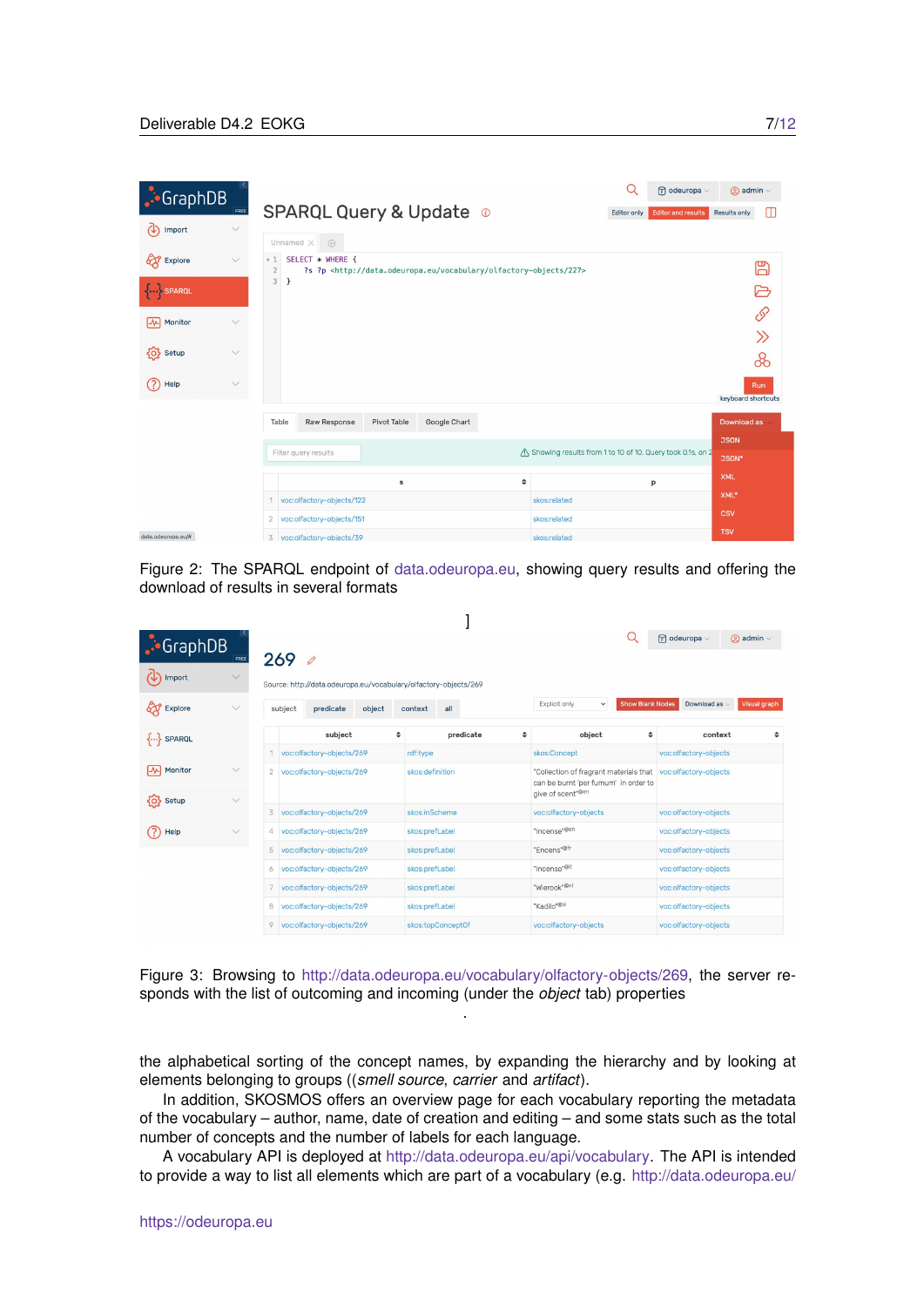

<span id="page-7-0"></span>Figure 4: The visual graph of the *Incense* concept, which appears to be the odour source in two different Smell Emissions .

[api/vocabulary/olfactory-objects\)](http://data.odeuropa.eu/api/vocabulary/olfactory-objects) and to provide search capabilities which are tolerant to spelling mistakes.

The API exposes the following paths:

- <http://data.odeuropa.eu/api/vocabulary/> returns a list of vocabulary names to be used in the following request;
- [http://data.odeuropa.eu/api/vocabulary/:voc](http://data.odeuropa.eu/api/vocabulary/:voc_name) name allows to get all concept contained in the vocabulary called voc name, or a selection of them, depending on the chosen query parameters.

The possible query parameters are:

- lang: Set the language preference through the  $Accept$ -Language field. e.g. en; $q=1$ , it;q=0.7 \*;q=0.1;
- format: Output format among json (default) and json-ld;
- q: Allows to search for a particular string. The results are ordered according to a similarity measure based on the Levenshtein distance. The search is multilingual. In case lang is set, the specified language are prioritized in the measure;
- autocomplete The search accept only labels that exactly includes the q value. The goal is not to find the best matches, but to give good suggestions to the user in an autocomplete scenario.

Some examples: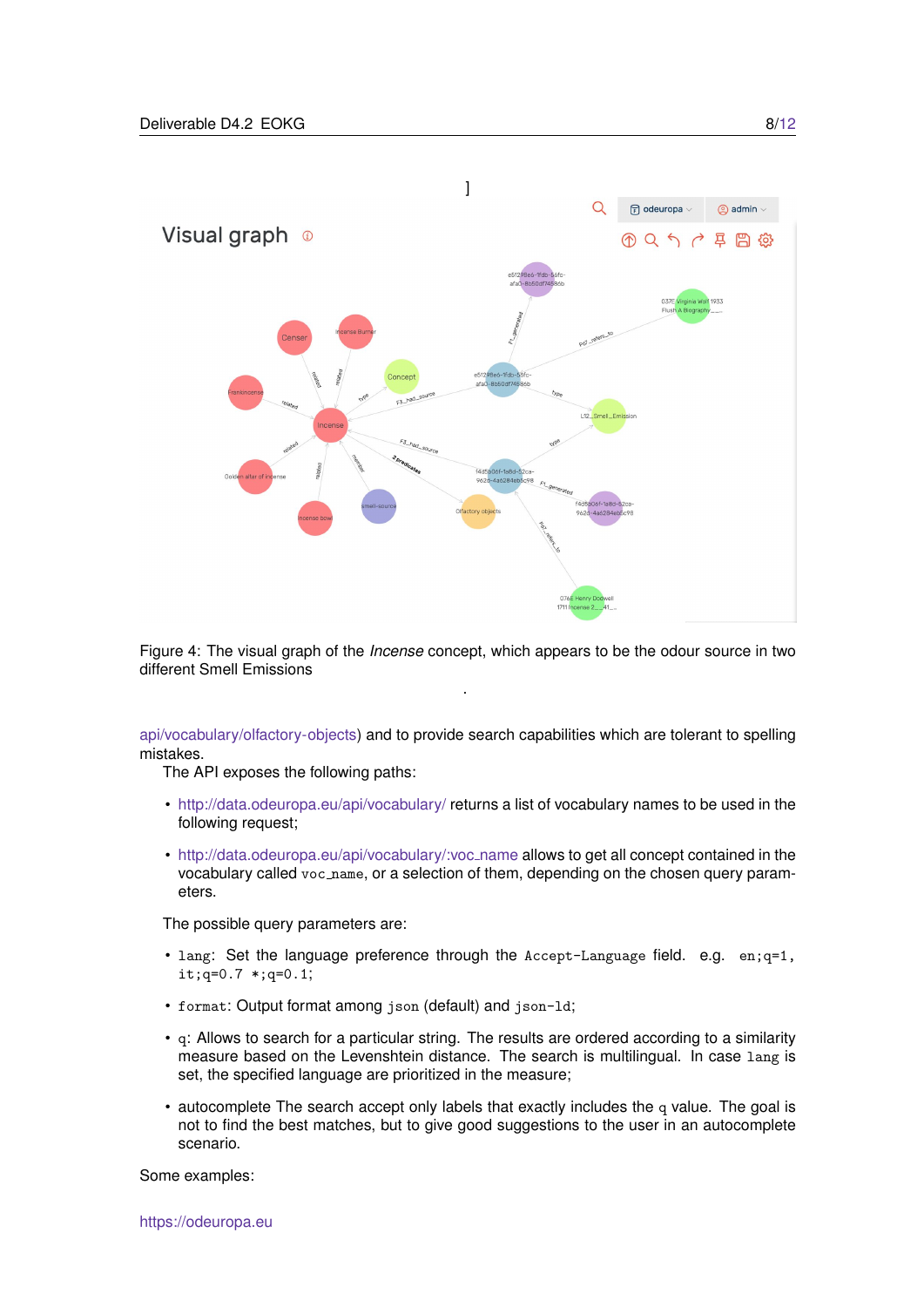| <b>Odeuropa</b>                                                                                                                                                                                                                 | Vocabularies<br>  Interface language: English ▼<br>About Feedback<br>Help                                                                                                                                                                                                                                                                                                                                                                                                                                                                                                                                                                                                                                                                            |
|---------------------------------------------------------------------------------------------------------------------------------------------------------------------------------------------------------------------------------|------------------------------------------------------------------------------------------------------------------------------------------------------------------------------------------------------------------------------------------------------------------------------------------------------------------------------------------------------------------------------------------------------------------------------------------------------------------------------------------------------------------------------------------------------------------------------------------------------------------------------------------------------------------------------------------------------------------------------------------------------|
| <b>Olfactory Objects</b>                                                                                                                                                                                                        | Content language English -<br>Search<br>$\times$                                                                                                                                                                                                                                                                                                                                                                                                                                                                                                                                                                                                                                                                                                     |
| Alphabetical<br>Hierarchy<br><b>Groups</b><br><b>GHII</b><br><b>KLMNO</b><br>D E<br>- F<br>- C<br>R S T U V W Y !*<br>Idoform<br>Incense<br>Incense bowl<br><b>Incense Burner</b><br>lnk<br>Inro<br>Iris<br>Iso-butyl-quinoline | Incense Burner<br>PREFERRED TERM<br>A holder for incense<br>English<br><b>DEFINITION</b><br><b>RELATED CONCEPTS</b><br>Incense<br>artifact<br><b>BELONGS TO GROUP</b><br><br>smell-source<br>Wierookbrander<br>Dutch<br>IN OTHER LANGUAGES<br>Brûleur d'encens<br>French<br>Weihrauchkessel<br>German<br>Räuchergefäß<br><b>Bruciatore d'incenso</b><br>Italian<br>Portaincensi<br>Kadilnica<br>Slovenian<br>http://data.odeuropa.eu/vocabulary/olfactory-objects/89 .<br>URI<br>RDF/XML TURTLE JSON-LD<br>Download this concept:<br>41C762incense-burner~<br><b>CLOSELY MATCHING</b><br><b>ICONCLASS</b><br><b>CONCEPTS</b><br>scents, perfumes<br>We're open to collaboration, feel free to send us your suggestions to odeuropa.queries@gmail.com |
| /olfactory_objects/en/page/89                                                                                                                                                                                                   |                                                                                                                                                                                                                                                                                                                                                                                                                                                                                                                                                                                                                                                                                                                                                      |

<span id="page-8-1"></span>Figure 5: The *Incense Burner* concept in SKOSMOS

```
http://data.odeuropa.eu/api/vocabulary/wheel?q=fresh
http://data.odeuropa.eu/api/vocabulary/wheel?q=fresh&autocomplete
http://data.odeuropa.eu/api/vocabulary/olfactory-objects?q=inceso&lang=it
```
In particular, the last query example contains an intentional spelling error and will return the results more similar to the word "inceno" in Italian, the first of which is the intended concept "Incenso".[4](#page-8-2) The output is a JSON array in which each element is presented with its id, a label in the requested language and (in the case of a search) the relevance score. This score is computed as the maximum similarity measure (inverse Levenshtein distance) among the different available labels for that id (case insensitive). Weights are configured for reducing the scores in case the match targets a skos:altLabel, a label in another language, or a label not starting with the searched text.

The full documentation of this API is available at [https://github.com/D2KLab/vocabulary-api.](https://github.com/D2KLab/vocabulary-api)

#### <span id="page-8-0"></span>**4 The** knowledge-graph **repository**

A public *git* repository containing all the necessary code and instructions for setting up the Odeuropa KG, together with the dump of the olfactory data is available at [https://github.com/Odeuropa/](https://github.com/Odeuropa/knowledge-graph) [knowledge-graph.](https://github.com/Odeuropa/knowledge-graph)

It includes the following directories:

- scripts contains the scripts to be run for setting up the EOKG infrastructure and loading the data dump into the triple store, following the instructions in the *README.md* file;
- graphdb contains some required files for creating the Docker image of GraphDB using the code in scripts;

<span id="page-8-2"></span><sup>4</sup><http://data.odeuropa.eu/vocabulary/olfactory-objects/269>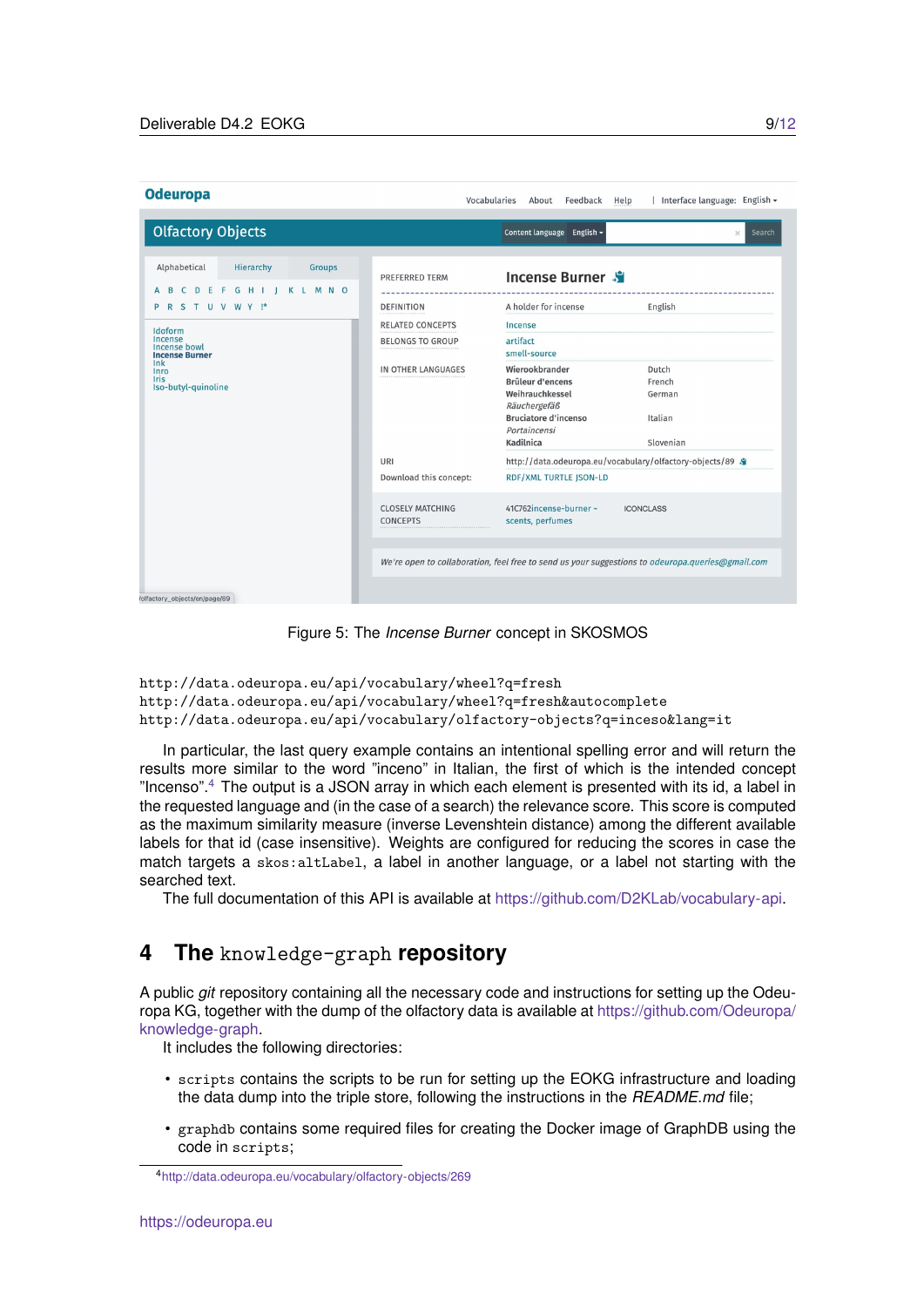- skosmos contains the configuration file for creating the SKOSMOS instance using the code in scripts;
- dump, contains all files (in RDF-XML and Turtle formats) to be uploaded in the EOKG. Each sub-directory will result in the generation of a distinct named graph in the KG with id http://data.odeuropa.eu/[directory-name], with the exception of the vocabulary sub-directory which will generate as many graphs as vocabularies;<sup>[5](#page-9-1)</sup>;
- populate contains the first versions of the software for converting the annotations into RDF, following the Odeuropa model. The software has been developed in Python, making use of the rdflib library for manipulating RDF.<sup>[6](#page-9-2)</sup>

### <span id="page-9-0"></span>**5 Initial data in the EOKG**

A first selection of data has been uploaded to the EOKG. In particular, we worked on the 84 annotated text documents in English coming from the Odeuropa benchmark (Deliverable D3.2), exported in tabular format. Apart from converting the data in RDF, we performed the following operations:

- Assigning the content of each field to the right class / property of the Odeuropa data model;
- Parsing dates using regular expressions. This parsing should be extended to durations (e.g. *for several days*), while a strategy for including generic expressions (e.g. *sometimes*, *at various times*) should be defined;
- Interlinking of places with Geonames.<sup>[7](#page-9-3)</sup> 41 of 158 identified locations have been interlinked so far, while most of the others are not necessarily referring to a real place;
- Interlinking of elements of the graph with the controlled vocabularies (Deliverable D4.1). 32 labels have been correctly linked so far. There is much room for improvement in the future, e.g. first lemmatising the terms before attempting the matching.

The current version of the EOKG contains 22,850 distinct triples. Table [1](#page-9-4) provides some statistics about the most represented classes.

| <b>Class</b>                 | <b>Number of instances</b> |
|------------------------------|----------------------------|
| od:L11_Smell                 | 1,530                      |
| od:L13_Olfactory_Experience  | 1,530                      |
| od:L12_Smell_Emission        | 1,530                      |
| crm:E13_Attribute_Assignment | 1,084                      |
| crm:E33_Linguistic_Object    | 84                         |
| time: Temporal Entity        |                            |
| crm:E53_Place                | 177                        |

<span id="page-9-4"></span>Table 1: Statistics about classes represented in the database (see live query at <http://data.odeuropa.eu/sparql?savedQueryName=Count%20classes&owner=admin> )

<span id="page-9-1"></span><sup>5</sup>This is a requirement of the SKOSMOS software

<span id="page-9-2"></span><sup>6</sup><https://rdflib.readthedocs.io/>

<span id="page-9-3"></span><sup>7</sup><http://geonames.org/>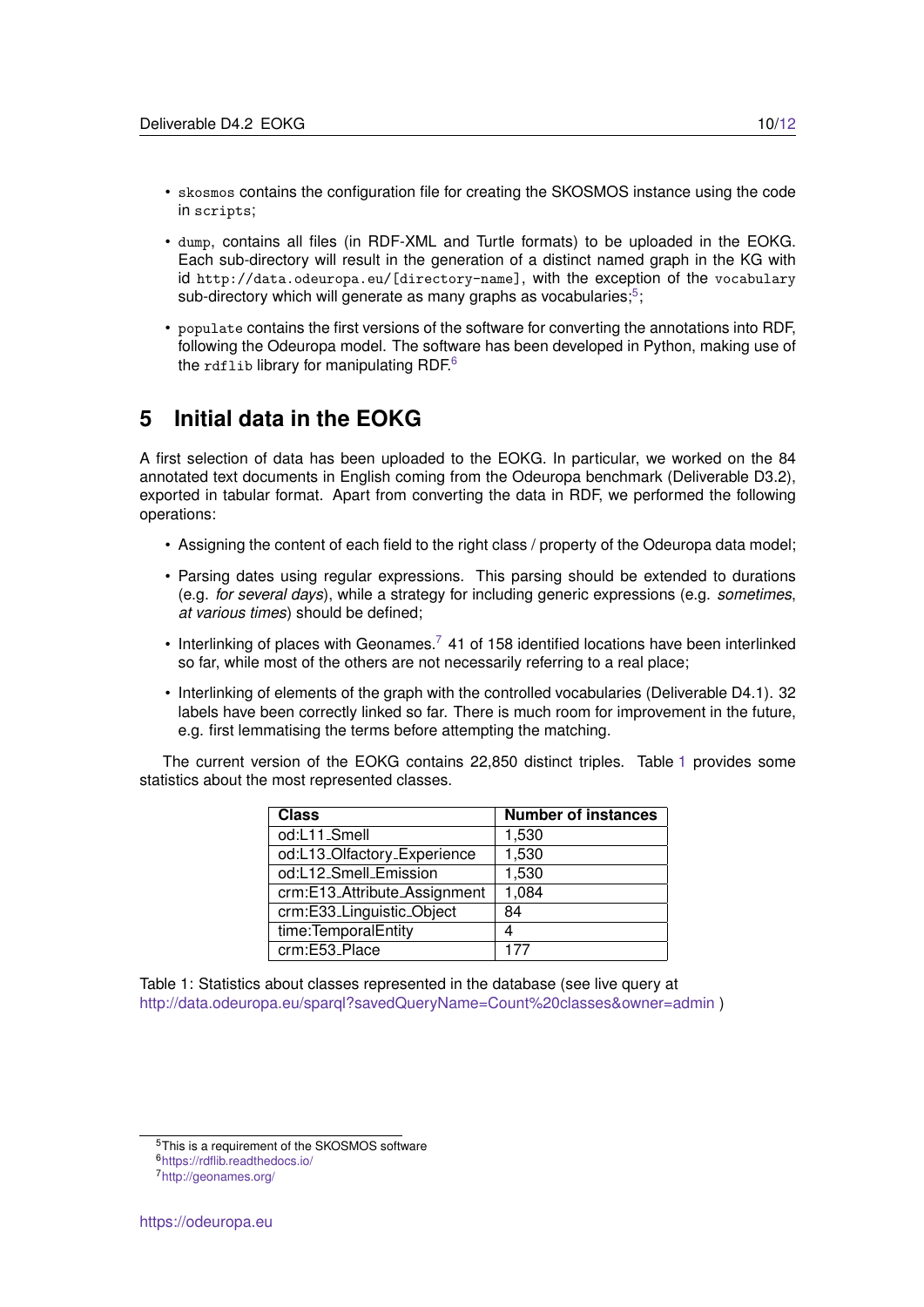## <span id="page-10-0"></span>**6 Conclusion**

Table [2](#page-10-6) summarizes the links to all the resources related to this deliverable. Future work involving the EOKG includes:

- parse and include annotations made in other languages, enabling the parsing (e.g. dates) and interlinking of relevant labels;
- implement a strategy for including the data coming from image recognition in WP2;
- improve the parsing and interlinking for all terms, increasing the correct matches and evaluating it appropriately;
- implement a strategy for including in the KG the elements annotated as *Circumstances* (which may include co-occurring events, procedures, etc.) and as *Effects* (which may include gestures, motivations, memories, etc.). We intend to exploit the vocabularies in order to recognise these elements and insert them in the right part of the model;
- collaborate with WP5 to provide content to the storylines and to include them in the EOKG, finding a proper representation in RDF;
- provide a proper end-user access to the EOKG, through the demonstrators to be developed in the Deliverable D4.6.

| <b>Resource</b>                   | <b>URL</b>                                    |
|-----------------------------------|-----------------------------------------------|
| KG Home                           | http://data.odeuropa.eu/                      |
| SPARQL endpoint (UI)              | http://data.odeuropa.eu/sparql                |
| <b>SPARQL</b> endpoint (Software) | http://data.odeuropa.eu/repositories/odeuropa |
| Vocabularies (SKOSMOS)            | http://vocab.odeuropa.eu/                     |
| Vocabularies (API)                | http://data.odeuropa.eu/api/vocabulary        |
| Repository                        | https://github.com/Odeuropa/knowledge-graph   |

<span id="page-10-6"></span>Table 2: Resources table

#### **References**

- <span id="page-10-2"></span>[Achichi et al., 2018] Achichi, M., Lisena, P., Todorov, K., Troncy, R., and Delahousse, J. (2018). DOREMUS: A Graph of Linked Musical Works. In *International Semantic Web Conference (ISWC)*, pages 3–19. Springer.
- <span id="page-10-1"></span>[Carriero et al., 2019] Carriero, V. A., Gangemi, A., Mancinelli, M. L., Marinucci, L., Nuzzolese, A. G., Presutti, V., and Veninata, C. (2019). Arco: The italian cultural heritage knowledge graph. In *International Semantic Web Conference (ISWC)*, pages 36–52. Springer.
- <span id="page-10-3"></span>[Dijkshoorn et al., 2018] Dijkshoorn, C., Jongma, L., Aroyo, L., van Ossenbruggen, J., Schreiber, G., ter Weele, W., and Wielemaker, J. (2018). The Rijksmuseum collection as Linked Data. *Semantic Web Journal*, 9:221–230.
- <span id="page-10-4"></span>[Güting, 1994] Güting, R. H. (1994). Graphdb: Modeling and querying graphs in databases. In *20th International Conference on Very Large Data Bases (VLDB)*, pages 297—-308, San Francisco, CA, USA. Morgan Kaufmann Publishers Inc.
- <span id="page-10-5"></span>[Hartig, 2019] Hartig, O. (2019). The RDF\* and SPARQL\* Approach to Annotate Statements in RDF and to Reconcile RDF and Property Graphs. In *W3C Workshop on Web Standardization for Graph Data*, Berlin, Germany.